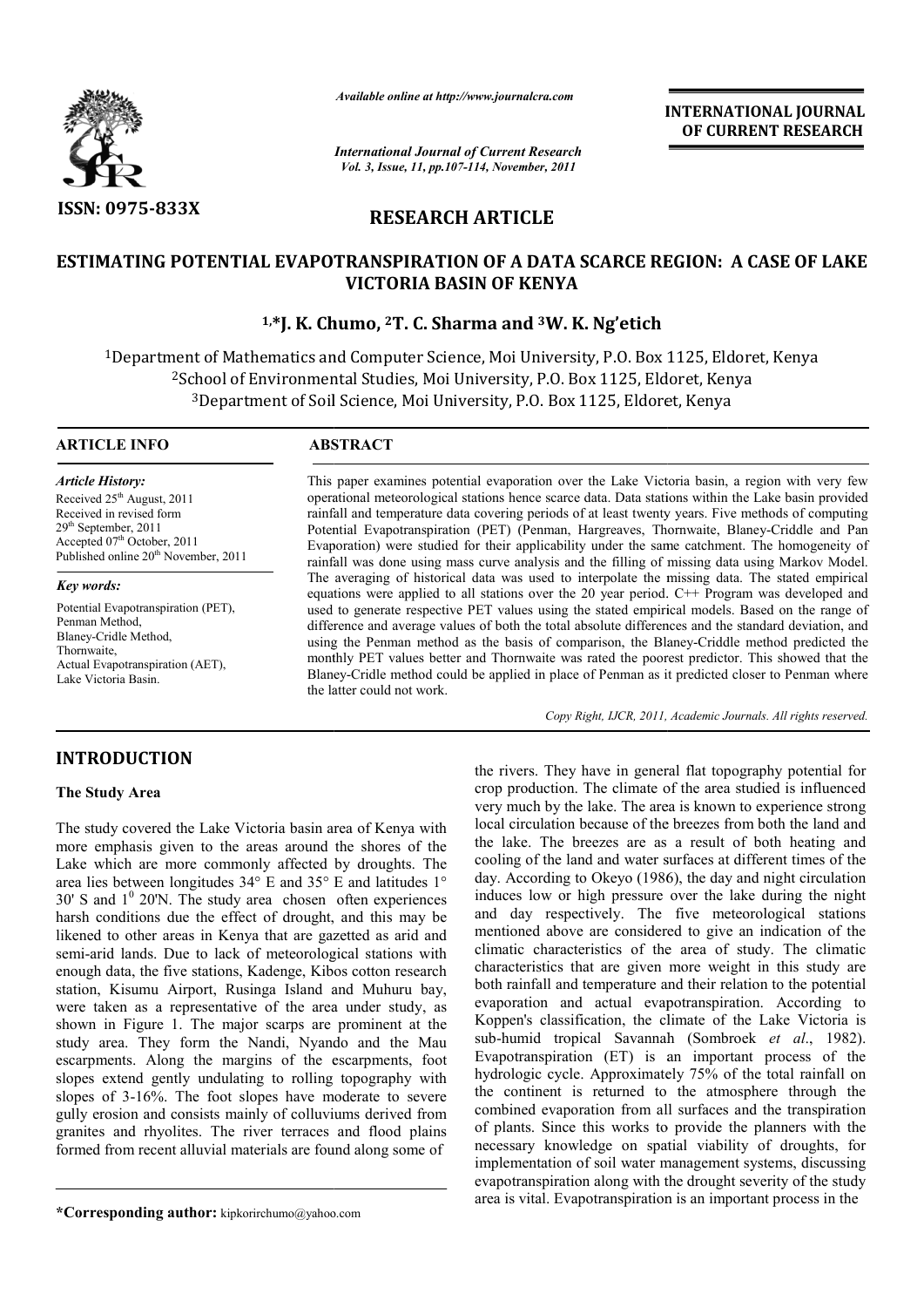

**Figure 1: Map Showing the Study Area**

study of agricultural watershed management. For this reason, several scholars have put forward numerous methods to estimate the same. According Shih *et al*. (1983), the choice of a method to be used in estimation of evapotranspiration depends on several factors, including data availability, the intended use and the time required by the problem. Shih *et al*. (1983) found the Penman method to be superior to most other empirical methods. The Penman's method requires a variety of data such as mean air maximum temperatures, mean air minimum temperatures, relative humidity, solar radiation and wind speed. Woodhead (1968) reports that Penman's method performs better in the East African region. Because some climatological data were not available to be used in estimation of evapotranspiration during this study, it was found necessary to use another alternative method that mainly uses both temperature and rainfall data. However, Shih (1985) cautions that while choosing an alternative technique, one needs to minimize the input of climatological data without affecting the accuracy of the estimates. For this study, the temperaturebased methods were compared against Penman's results from which one was chosen for this work. The methods tested and subsequently compared were those of Blaney and Criddle (1950), Penman (1949), Hargreaves and Samani (1985), Thornwaite (1948) and Pan Evaporation.

# **MATERIALS AND METHODS**

Rainfall and temperature data were collected from the meteorological stations near the shores of Lake Victoria on the Kenyan side, for which suitable data for the drought analysis were available. The data were stored at the Nyanza provincial water office, Kisumu and covered a period of at least twenty years for each station. This was because the stations began operation at different times. Apart from both rainfall and temperature, the other data used included soil parameters;

Field capacity, wilting point and a constant or depth. The five meteorological stations from which these data had been collected were Kadenge, Kisumu Airport, Kibos Cotton Research Centre, Rusinga Island and the Muhuru Bay (Figure 1). Precipitation stations have short breaks in their records because of absence of an observer or because of instrument failures. During this study, it was necessary to estimate the missing records. Since the monthly rainfall values were used in the study, Markov Model was applied to estimate the missing data (Olwero, 1998). In filling the missing gaps of temperature, the method of averaging of historical data was used. The method uses the historical data available from the station to interpolate missing data for the same station. The quality of the rainfall data was tested using the double mass curve method for each rainfall station. This method is consistent and powerful and is thus best in testing the homogeneity of a given data series (Shaw, 1984). Based on this method, a station's cumulative records were plotted against time, and the mass curves were obtained. From the shape of the curves, the quality of the data was then inferred. If the curve approximated a straight-line, then the data was homogenous, otherwise it was heterogeneous. The mass curves of the rainfall data from the stations are shown in Figures 2 and 3. Inspection of these curves indicates that the data from the station are homogenous.



**Figure 2: Mass curve using data from Kibos Cotton Research Station**



**Figure 3: Mass curve using data from Kisumu Airport meteorological station**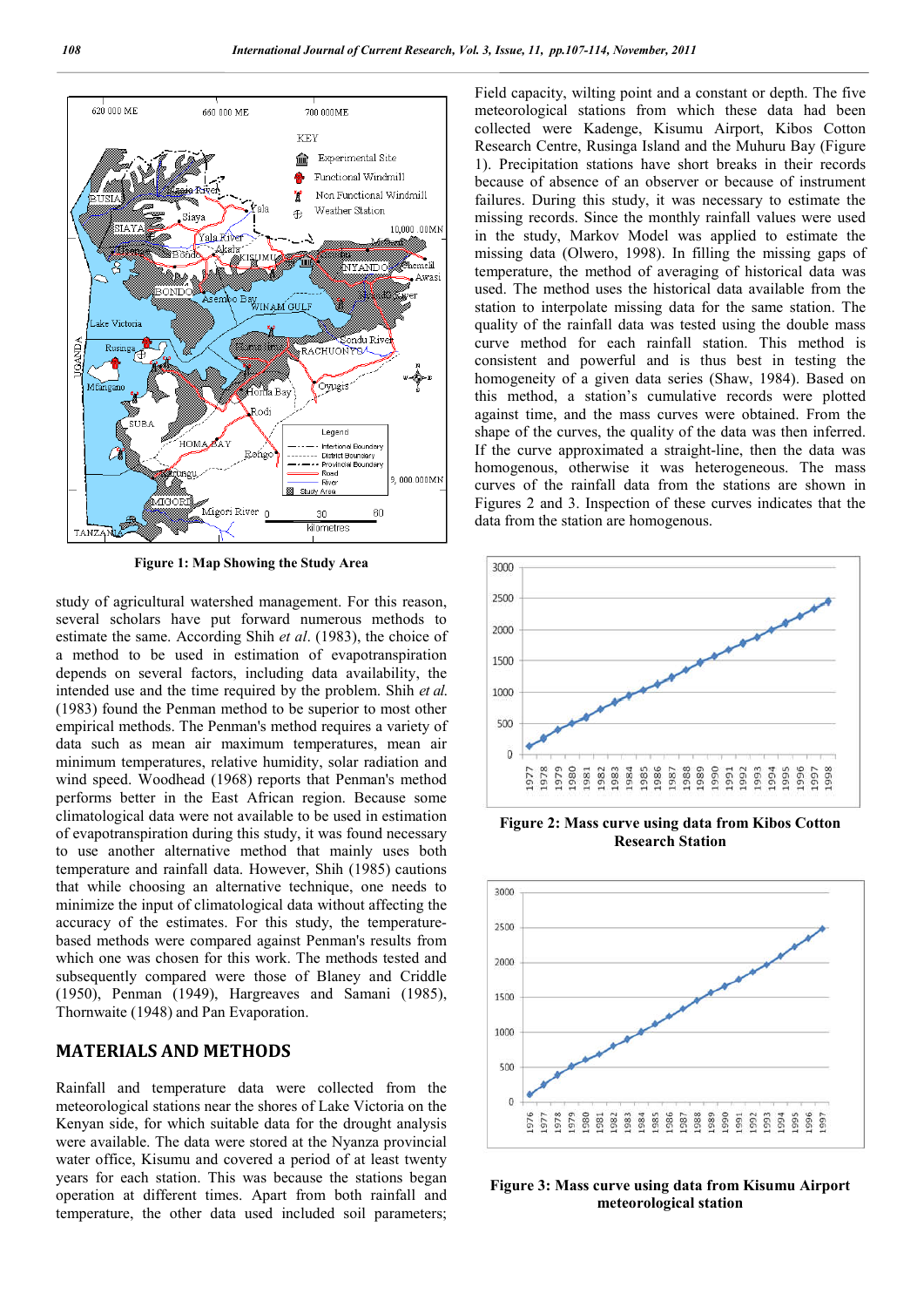#### **Potential Evapotranspiration Methods**

#### *The Thornwaite Method*

The empirical formula for potential Evapotranspiration (PET) developed by Thornwaite was tested for this current study. While other methods make use of several climatological data, Thornwaite thought that temperature could serve as an index to potential evapotranspiration because there is a fixed relation between net radiation used for heating and that used for evaporation when conditions exist to achieve the potential rate (Thornwaite, 1948). A drawback of the method is that the calculation of PET ceases when temperature is below zero degrees centigrade (Papadopoulou *et al*., 2003). The potential evapotranspiration was calculated from the Thornwaite method as follows: apotranspiration bec<br>radiation used for<br>hen conditions exist<br>1948). A drawback<br>`PET ceases when

$$
PETm = \frac{16m(10Tm)}{1}a(mm)
$$

$$
I = \sum_{im} \square = \Sigma(T_m)^{1.5}
$$

Where

$$
a = 6.7 \times 10^{-7} \text{ I}^3 - 7.7 \times 10^{-5} \text{ I}^2 + 1.8 \times 10^{-2} \text{ I} + 0.49
$$

$$
E_m = \frac{16(10T_m)im}{I}
$$

PET = Monthly potential evapotranspiration

im = the months 1, 2, 3, ………………………………12

 $N_m$  = Monthly adjustment factor related to hours of daylight, and obtained from tables of mean daily duration of maximum possible sunshine hours (N)

 $T_m$  = Mean monthly temperature <sup>0</sup>C

 $E_m$  = Unadjusted evaporation (mm).

## *The Blaney-Criddle Method (Original)*

Climatological data, such as temperature, solar radiation, relative humidity and wind speed, have been widely used to estimate potential evapotranspiration. This work tests the Blaney and Criddle (1950) method that predicts monthly ET for arid climates from the percentages of daylight hours in the month and the average monthly temperatures. The formula utilizes a seasonal crop coefficient that depends on so date, rate of crop development, length of growing season and climatic conditions. The formula is of the form: n. This work tests the<br>hat predicts monthly ET<br>s of daylight hours in the<br>nperatures. The formula<br>that depends on sowing

$$
ET = K_2 * F
$$

Where,

- $ET =$  Monthly  $ET$  in (mm)
- $K_2$  = A coefficient for the Blaney and Criddle method For this current work the  $K_2$  whose value is 1.0 and the crop being grass was adopted (Stigter, & Wartena, 1989).

 $F =$  Monthly ET factor, where;

$$
F = 25.4 * PD * \frac{1.8T_m + 32}{100}
$$

 $T_m$  = Mean monthly temperature in degrees centigrade  $PD =$  Percent of annual daylight hours in the month

#### *Hargreaves Method*

Hargreaves and Samani (1985) suggested a method involving only temperature and radiation data. The equation is given by:

$$
\mathbf{ET}_{Har} = (\mathbf{0.0023 R}_{\alpha})(\mathbf{T}_{m} + \mathbf{7.8})\sqrt{\mathbf{TD}}
$$

Where Ra is extra-terrestrial radiation in equivalent mm of water evaporation for the time period,  $T_m$ , as the mean monthly temperature in  ${}^{0}C$  and TD is the difference between maximum and minimum temperatures. reaves and Samani (1985) suggested a method involving<br>temperature and radiation data. The equation is given by:<br> $E T_{H\alpha r} = (0.0023 R_{\alpha})(T_m + 7.8)\sqrt{TD}$ <br>re Ra is extra-terrestrial radiation in equivalent mm of<br>r evaporation fo

#### *Penman Method*

Penman (1949) developed a formula for calculating Potential Evapotranspiration (PET) based on fundamental physical principles, with some empirical concepts incorporated, to enable standard meteorological observations to be used. The method combines both the mass transfer (aerodynamic) method and the energy budget method. The four measurements required to calculate potential evapotranspiration are: monthly temperature in <sup>0</sup>C and TD is the difference between<br>maximum and minimum temperatures.<br>**Penman Method**<br>Penman (1949) developed a formula for calculating Potential<br>Evapotranspiration (PET) based on fundamental physi enable standard meteorological observations to be used. The method combines both the mass transfer (aerodynamic) method and the energy budget method. The four measurements required to calculate potential evapotranspiratio

- $T_a$  = Mean air temperature for a month <sup>0</sup>C.
- $e_d$  = Mean vapour pressure for the same period, mm of mercury (Saturated vapour pressure at the dew point)<br>
n = hours of bright sunshine over the same period, h/day<br>  $u_2$  = Mean wind speed at 2 m above the surface, (cm/ mercury (Saturated vapour pressure at the dew point)
- $n =$  hours of bright sunshine over the same period, h/day
- $u_2$  = Mean wind speed at 2 m above the surface, (cm/day)..

The other parameters that are also necessary for Penman method are obtained from the standard Meteorological tables, they include: other parameters that are also necessary for P<br>od are obtained from the standard Meteorological<br>include:<br>Slope of the curve of saturated vapour pressure<br>st temperature.<br> $= \frac{(e_a - e_d)}{t_a - t_d}$ <br>ygrometric constant,<br>Saturated v

 $\Delta$  = Slope of the curve of saturated vapour pressure plotted against temperature.

$$
= \frac{(\mathbf{e}_a - \mathbf{e}_d)}{\mathbf{t}_a - \mathbf{t}_d}
$$

 $y =$ hygrometric constant,

- $e_a$  = Saturated vapour pressure at air temperature.
- $R_a$ <sup>=</sup> Solar radiation (fixed by latitude and season)
- $N =$  Maximum possible sunshine duration
- δ = Stefan Boltzman Constant

 $\delta$  = Stefan - Boltzman Constant<br>When all the net radiation measurements were available, the available heat (HT) was calculated from incoming (Ri) and outgoing (Ro) radiation determined from sunshine records, temperature and humility as follows: available heat (HT) was calculated from incoming (Ri) and outgoing (Ro) radiation determined from sunshine records, temperature and humility as follows:

$$
HT = 0.75 R_i - R_o
$$

The term  $E_{at}$  was obtained from the following:

$$
E_{at} = \frac{0.35(1 + \mu_2)(e_a - e_d)}{100}
$$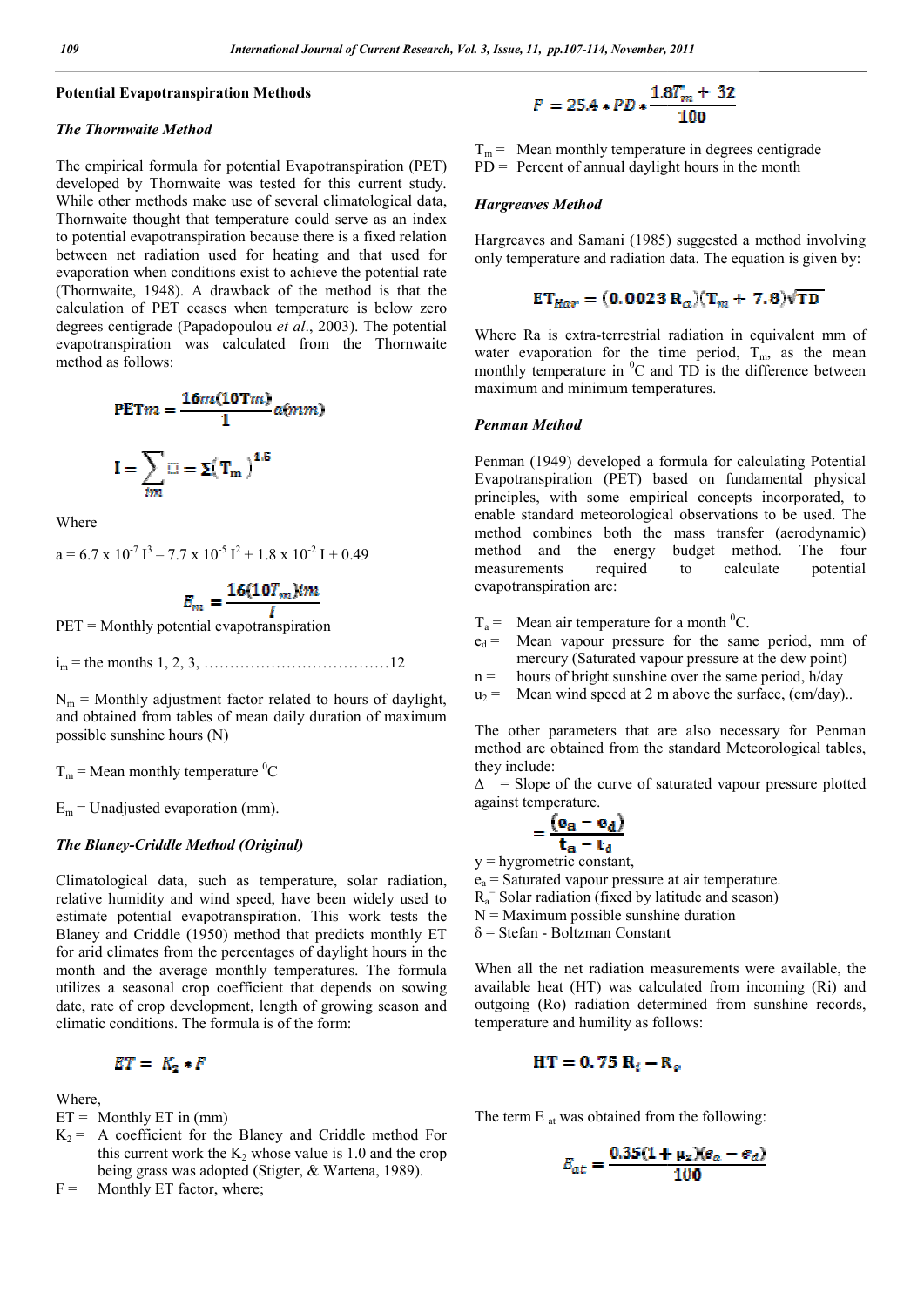where

 $R_1$ , a function of  $R_a$ , the solar radiation modulated by a function of the ratio, n/N, measured to maximum possible sunshine duration, was given as: , the solar radiation modulated by a<br>
n/N, measured to maximum possible<br>
given as:<br> **0.75R**<sub>a</sub> **\***  $fa\left(\frac{n}{N}\right)$ <br> **0.62**n<br> **1.16 +**  $\frac{0.62n}{N}$ <br>
as then calculated from the equation,<br> **0.47** - 0.075 $\sqrt{e_d}$  (0.17 +  $\$ 

$$
R_{\mathbf{1}}(1-r) = 0.75R_{\alpha} * fa\left(\frac{n}{N}\right)
$$

Where,

$$
f_{\alpha}\left(\frac{n}{N}\right) = \left(0.16 + \frac{0.62n}{N}\right)
$$

(Outgoing radiation) was then calculated from the equation,

$$
R_o = \delta T_a^4 (0.47 - 0.075 \sqrt{\epsilon_d}) \left(0.17 + \frac{0.83 n}{N}\right)
$$

Taking account of the increased albedo for vegetation and introducing multiplying factor  $0.95$  to  $\delta$ Ta, since vegetation does not radiate as a percent black body, then, HT was calculated as:

$$
HT = 0.75R_a \left(0.18 + 0.\frac{55n}{N}\right) - 0.958T_a \left(0.\right)
$$

From the above calculations, the potential evapotranspiration (PET) was then obtained as:

$$
PET = \frac{\left(\frac{\Delta}{\gamma}\right)HT + E_a t}{\left(\frac{\Delta}{\gamma}\right) + 1}
$$

#### **Comparison of Evapotranspiration Estimates**

Five methods of computing potential evapotranspiration (Penman, Blaney & Criddle, Thornwaite, Hargreaves and Pan Evaporation) were studied under the same climatic condition. The Penman method was taken as the standard and the other four were compared against this method. This method is probably the most comprehensive approach to estimate potential evapotranspiration (PET) since it takes into account almost all the factors that are known to influence PET, such as Temperature, humidity, solar radiation and wind speed. Mo of these meteorological parameters are not readily available in the current form in the Lake Victoria basin of Kenya. Pant and Rwandusaya (1971) and Cocheme and Brown (1969), compared both the Penman and the Lysimeter observations based on East African climatic conditions. They reported that the performance of the Penman model and the Field measurements were relatively close.Since no Lysimeter measurements of evapotranspiration are available at the location under study, the Penman method was taken as the standard against which other methods were compared. The purpose of this study of PET estimates was to select a method to be used in the Palmer's procedure for determination of drought severity (Chumo, 2011).Good correlation was obtained between the values estimated by the three methods and the Penman method, although difference in magnitude was found (Table 2). The Blaney and Criddle method, as apart from performing better than the Thornwaite method, still enjoys the advantage of low data requirement, contrary to , Hargreaves and Pan<br>ne climatic condition.<br>tandard and the other<br>nod. This method is<br>pproach to estimate<br>it takes into account<br>nfluence PET, such as<br>nd wind speed. Most

other methods like Penman which requires numerous like Penman climatological data not readily available in most rural climatological stations in Kenya.

## **The Actual Evapotranspiration (AET) Evapotranspiration (AET)**

Due to the scarcity of meteorological data for the catchment under study, it was found necessary to obtain a regression equation relating both AET and PET respectively. AET and PET were obtained by Morton model and Blaney and Criddle methods, respectively. They were linked through the method of least squares. According toSharma and Korongo (1996), the Morton model was recommended for estimation of actual evapotranspiration on a monthly basis in the trop African catchments. In theMorton model the AET was explicitly determined using the following equations: under study, it was found necessary to obtain a regression<br>equation relating both AET and PET respectively. AET and<br>PET were obtained by Morton model and Blaney and Criddle<br>methods, respectively. They were linked through t

catchments. In theMorton model the AET was  
y determined using the following equations:  
\n**AET** = 
$$
2E_{tw} - PET
$$
  
\n**PET** =  $F_T(V_P - V_D)$   
\n $E_{tw} = b_1 + b_2 (1 + \frac{Y_P}{\Delta} * p)^{-1} * R_{TP}$   
\n $F_T$  is the vapour transfer coefficient (dimension less);

Where  $F_T$  is the vapour transfer coefficient (dimension less);  $V_p$  is the saturation vapourpressure of equilibrium temperature;  $V_D$  is the saturation pressure at dew point temperature;  $E_{tw}$  is the wet environment areal temperature;  $E_{tw}$  is the wet environment areal evapotranspiration in w/m<sup>2;</sup>  $b_1$  and  $b_2$  are constants;  $R_{TP}$  is the net radiation for soil plant surfaces; p is the atmospheric pressure in mbar, and ∆p is the slope of the atmospheric pressure in mbar/°C. Using the method of least squares, a linear regression equation was obtained and subsequently used to calculate the AET on monthly basis. linear regression equation was obtained and subsequently used<br>to calculate the AET on monthly basis.<br>**RESULTS AND DISCUSSIONS**<br>Monthly PET values from the Penman (Pen), Blaney-Criddle plant surfaces; p is the atmospheric  $\frac{1}{2}$   $\Delta p$  is the slope of the atmospheric Using the method of least squares, a

## **RESULTS AND DISCUSSIONS**

(BC), Hargreaves (HAR), Thornwaite (TH) and Pan Evaporation (PAN) methods were computed for the period January 1976 to December 1986 from the climatic records for the Kadenge, Kisumu Airport, Rusinga Island and Muhuru Bay stations. PET estimation in the Lake Victoria basin of Evaporation (PAN) methods were computed for the period January 1976 to December 1986 from the climatic records for the Kadenge, Kisumu Airport, Rusinga Island and Muhuru Bay stations. PET estimation in the Lake Victoria ba data has been either incomplete or not available at all. During this research, it was observed that some of the meteorological stations had been non-operational, because most instruments data has been either incomplete or not available at all. During<br>this research, it was observed that some of the meteorological<br>stations had been non-operational, because most instruments<br>had been vandalized. Therefore, the to present, among other objectives, some alternative methods of estimating PET in areas with less data. Despite the few stations being operational, the study attempted to show the applicability of the abovementioned methods of determining PET in this region. Evapotranspiration is often determined to show the peak water use by crops during the growing seasons, and also to show the total volume of water required for plant growth during the growing period. However, the relationship between rainfall and evaporation helps in identifying the agro climatic zone in which the area lies. For example, the ratio between rainfall and potential evapotranspiration for Kadenge, a meteorological station along the Lake Victoria basin of Kenya, is 0.69 and therefore according to Sombroek *et al.*  $(1982)$ , it is classified as semi-humid. The monthly mean potential evapotranspiration values being taken over the period (1976-1986) from the different methods are shown in Figures to present, among other objectives, some alternative methods of estimating PET in areas with less data. Despite the few stations being operational, the study attempted to show the applicability of the abovementioned method which the area lies. For example, the ratio and potential evapotranspiration for Kadenge, 1 station along the Lake Victoria basin of and therefore according to Sombroek *et al*. 3, Issue, 11, pp.107-114, November, 2011<br>
other methods like Pennan v<br>
climatological data not readily<br>
climatological data not readily<br>
climatological stations in Kenya.<br>
The Actual Exapotranspiration (<br>
Due to the scarc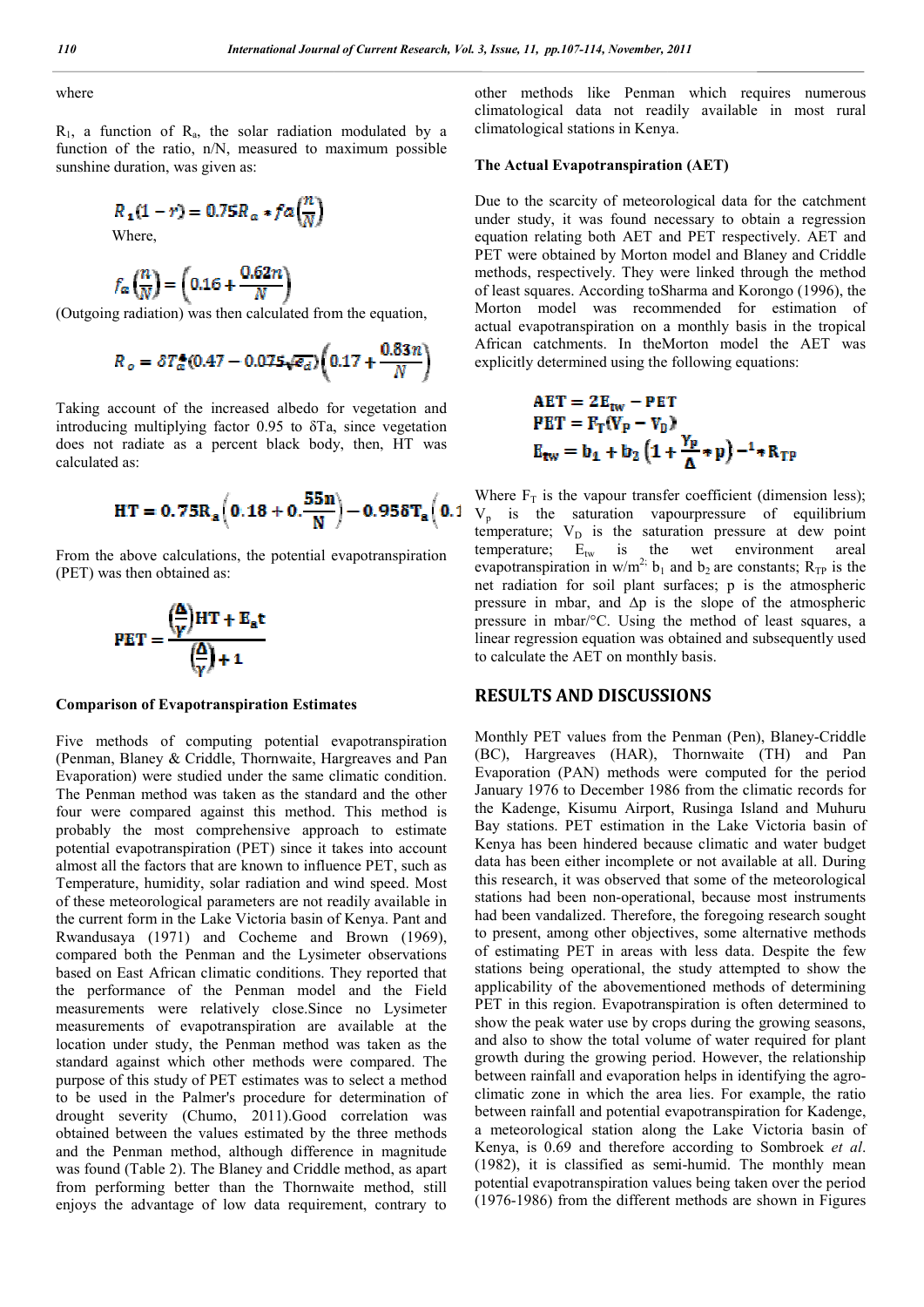4-7 for Rusinga Island, Muhuru Bay, Kadenge and Kisumu Airport, respectively. From Figure 4, it can be seen that for Rusinga Island the BC method follows the same trend as that of the Penman method with very little deviations compared to Hargreaves and Pan Methods. In Rusinga Island, the Pan was found to overestimate the PET whereas the Thornwaite underestimated the same taking Penman results as standard.



**Figure 4: PET for Rusinga Island (1976 (1976-1986)**



**Figure 5: PET for Muhuru Bay (1976 (1976-1986)**



**Figure 6: PET for Kadenge (1976- -1986)**

For Muhuru Bay (Figure 5) the Blaney-Criddle method continued to follow the same trend as that of Penman, except during the month of April where there was a large deviation noticed. However, the Pan method had much less deviation

from the Penman method unlike in Rusinga Island. Both the Hargreaves and the Thornwaite methods underestimated the PET, while the Pan overestimated. From Figure 6, for the Kadenge station, the Hargreaves method performed somewhat Kadenge station, the Hargreaves method performed somewhat closer to the Penman method throughout the months while the Blaney-Criddle method overestimated the PET values compared to the Pan. The Pan method overestimated only during the early months of the year, that is, during the months of March and April, after which it followed the trend of the Penman method very closely. It was also clear that the Thornwaite method underestimated the PET values as can be seen from the large deviation from those values obtained through the Penman method. In method unlike in Rusinga Island. Both the<br>the Thornwaite methods underestimated the<br>Pan overestimated. From Figure 6, for the Blaney-Criddle method overestimated the PET values<br>compared to the Pan. The Pan method overestimated only<br>during the early months of the year, that is, during the months<br>of March and April, after which it followed the tren



Figure 7: PET for Kisumu Airport (1976-1986)

For Kisumu Airport (Figure 7), the Hargreaves, Blaney-Criddle and Pan methods followed the same trend as that of Criddle and Pan methods followed the same trend as that of the Penman method. Both the Pan and the Blaney-Criddle overestimated the PET despite following the trend as mentioned above. However, the Pan method was much closer to the Penman values compared to the Blaney followed so closely. In this station, the Thornwaite method underestimated just like in all other stations. From the behavioural trend of the methods discussed here, compared to the Penman method, it is clear that both the Pan and the Blaney-Criddle performed much closer, where as the Thornwaite was so much incomparable to the same. However, Thornwaite method underestimated the PET values throughout in all the stations and seasons. There are three distinct seasons in a year in the area studied. The seasons are classified according to the time they receive rainfall and the duration of the rainfall. Thus the dry season (January-March), long rains season (April-September) and short rains season (October-December). From the findings of this study, it was noted that during the January-March season, the PET values were highest, followed by October-December season and the least values were realized during the wet season (April Table 1 shows the mean monthly PET estimates as obtained through the five conventional methods that were tested. While analyzing PET estimates by the Penman, Hargreaves, Pan, Thornwaite and Blaney-Criddle, it was observed that there Table 1 shows the mean monthly PET estimates as obtained through the five conventional methods that were tested. While analyzing PET estimates by the Penman, Hargreaves, Pan, Thornwaite and Blaney-Criddle, it was observed closer to the Penman values and the Pan method overestimated, while both the Thornwaite and the Hargreaves methods underestimated the values. The closeness of the Blaney-Criddle estimates to the Penman values was further affirmed by the annual mean values (combining all the restimated the PET despite following the trend as<br>attioned above. However, the Pan method was much closer<br>he Penman values compared to the Blaney-Criddle which followed so closely. In this station, the Thornwaite method underestimated just like in all other stations. From the behavioural trend of the methods discussed here, compared to the Penman method, it is clear that both the a year in the area studied. The seasons are classified ording to the time they receive rainfall and the duration of rainfall. Thus the dry season (January-March), long rains mber). From the findings of this study, it was noted that g the January-March season, the PET values were sest, followed by October-December season and the least is were realized during the wet season (April-September). 11, pp.07-114, Noromber, 2011<br>
11, pp.07-114, Noromber, 2011<br>
12 Penman method unikeis in Rusinga Island, Both the<br>
12 Penman method unikeis in Rusinga Island, Both the<br>
bristian density and the Pan vortestimated Therm Hi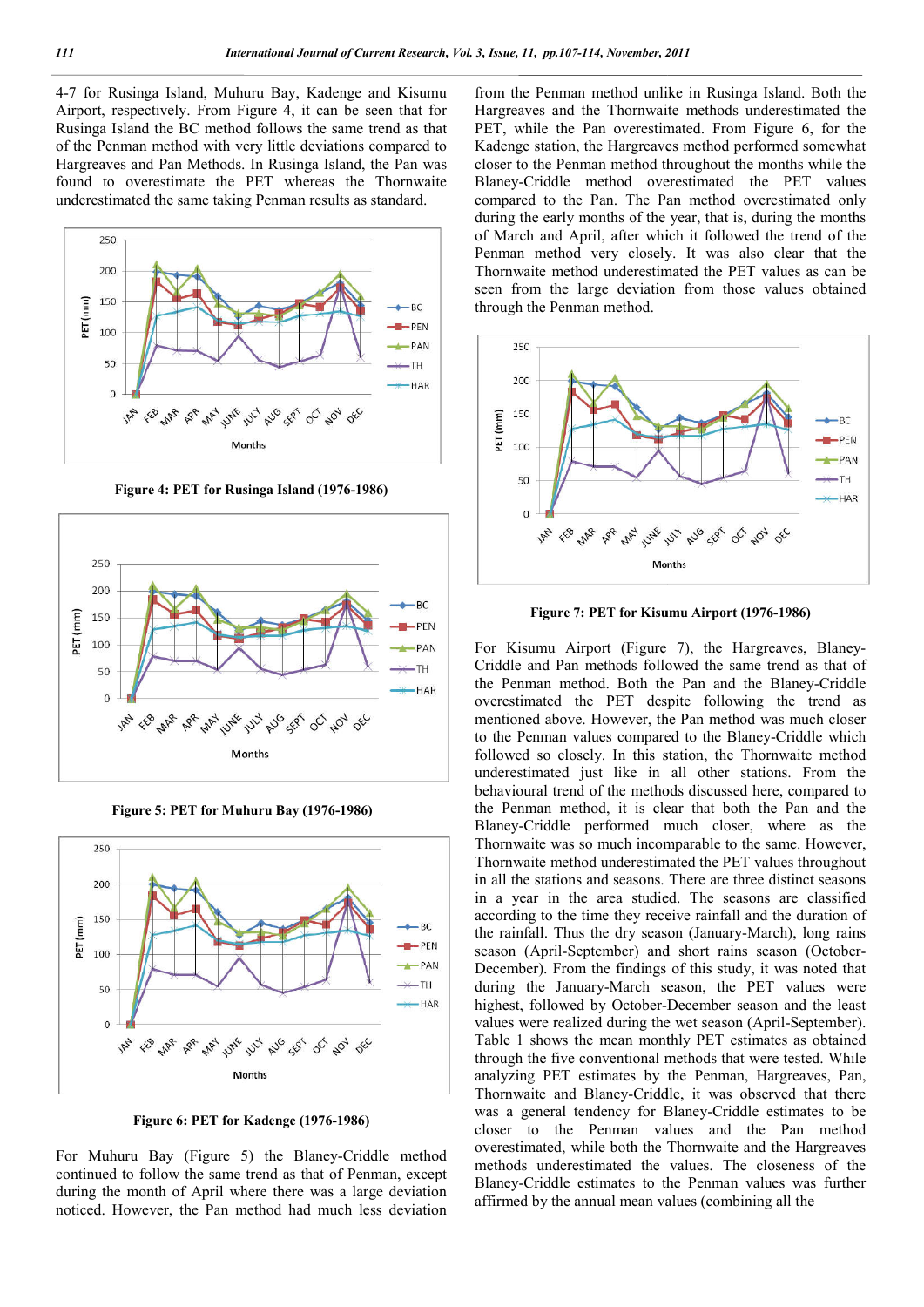**Table 1: Mean monthly PET in mm, by: Penman (PEN), Blaney-Criddle (BC), Thornwaite (TH), Class A Pan (PAN) and Hargreaves (HAR) Methods**

| <b>MONTH</b> | <b>RUSINGA</b> |        |        |       |            |        |            | <b>MUHURU BAY</b> |       |        |        |        | <b>KADENGE</b> |      |       |        | <b>KISUMU AIRPORT</b> |        |       |            |  |
|--------------|----------------|--------|--------|-------|------------|--------|------------|-------------------|-------|--------|--------|--------|----------------|------|-------|--------|-----------------------|--------|-------|------------|--|
|              | ВC             | PEN    | PAN    | TH    | <b>HAR</b> | ВC     | <b>PEN</b> | PAN               | TH    | HAR    | ВC     | PEN    | PAN            | TH   | HAR   | ВC     | <b>PEN</b>            | PAN    | TН    | <b>HAR</b> |  |
| JAN          | 207.3          | 204.3  | 223.2  | 88.3  | 88         | 184.8  | 198.4      | 210.5             | 96.4  | 137.6  | 191.6  | 163.1  | 179.8          | 71.2 | 167.9 | 199.5  | 183.3                 | 210.5  | 79.7  | 127.9      |  |
| <b>FEB</b>   | 212.5          | 167.9  | 193.2  | 76.8  | 119        | 169.1  | 155.9      | 179.2             | 94.3  | 125.2  | 175    | 143.6  | 140            | 65.4 | 149.9 | 193.8  | 155.8                 | 166.6  | 71.1  | 134        |  |
| MAR          | 214            | 180.7  | 223.2  | 74.2  | 125.8      | 167.2  | 159        | 198.4             | 99.7  | 142.3  | 168.8  | 147.4  | 186            | 67.8 | 157.7 | 191.4  | 164                   | 204.6  |       | 141.8      |  |
| <b>APR</b>   | 185.3          | 140.3  | 168.2  | 62.3  | 111.6      | 188.9  | 211.7      | 162               | 92.2  | 158.1  | 133.8  | 95.8   | 126            | 47   | 128.8 | 160    | 118                   | 147.   | 54.7  | 120.1      |  |
| <b>MAY</b>   | 132.3          | 126.7  | 148.8  | 53.5  | 111        | 113.9  | 101.6      | 170.5             | 84.2  | 124.7  | 121.5  | 97.8   | 114.7          | 41.4 | 118.7 | 126.9  | 112.3                 | 131.8  | 95.1  | 114.9      |  |
| <b>JUNE</b>  | 169.4          | 137.2  | 153    | 62.8  | 104.2      | 158.9  | 158.7      | 156               | 83.2  | 115.5  | 151.6  | 107.7  | 111            | 50.9 | 131.7 | 144.4  | 122.5                 | 132    | 56.6  | 117.9      |  |
| <b>JULY</b>  | 134            | 153.4  | 151.9  | 47.5  | 102.6      | 146    | 149.7      | 164.3             | 79.3  | 118.7  | 120.9  | 108.4  | 102.3          | 40.4 | 132.1 | 136.4  | 130.9                 | 127.1  | 44.9  | 117.6      |  |
| <b>AUG</b>   | 157.6          | 168.2  | 186    | 60.1  | 110.9      | 151.7  | 173.2      | 186               | 84.2  | 132.7  | 138.6  | 128.1  | 133            | 48.3 | 143.8 | 148.1  | 148.1                 | 144.2  | 54.2  | 127.4      |  |
| <b>SEPT</b>  | 175.4          | 200    | 186    | 70.1  | 118.8      | 164.8  | 177.1      | 177               | 88.   | 138.9  | 155.5  | 123.2  | 144            | 57.3 | 143.6 | 165.4  | 141.9                 | 165    | 64    | 131.2      |  |
| <b>OCT</b>   | 181.1          | 151.3  | 223.3  | 92.1  | 134.6      | 175.1  | 181.6      | 210.8             | 99.7  | 147.2  | 180.6  | 146.8  | 167.4          | 72.7 | 150.4 | 180.8  | 173.4                 | 195.3  | 177.4 | 134.7      |  |
| <b>NOV</b>   | 140.5          | 151.3  | 183    | 63.1  | 118.2      | 151.7  | 156.1      | 174               | 89.2  | 148.2  | 149.5  | 120.6  | 135            | 57.1 | 134.8 | 145.0  | 135.9                 | 159    | 60.4  | 126.5      |  |
| <b>DEC</b>   | 180.4          | 175.6  | 201.5  | 76.8  | 126.2      | 173.5  | 160.9      | 186               | 91.2  | 179.7  | 167.9  | 124.7  | 167.4          | 65.6 | 145.3 | 174.2  | 150.2                 | 184.5  | 71.2  | 135.7      |  |
| TOTAL        | 2089.8         | 1956.9 | 2241.3 | 827.6 | 1370.9     | 1945.6 | 1983.9     | 2174.7            | 1081. | 1668.8 | 1855.3 | 1507.2 | 706.6          | 685. | 705.3 | 1965.9 | 1736.3                | 1967.7 | 900.3 | 1529.7     |  |

**Table 2: Coefficient of correlation between PET estimates by Penman and other methods**

| <b>Methods</b> | <b>Coefficient of</b> | <b>Standard Error (SE)</b> |  |  |  |  |  |  |
|----------------|-----------------------|----------------------------|--|--|--|--|--|--|
|                | Correlation (r)       | of different methods       |  |  |  |  |  |  |
| ВC             | 0.460                 | 0.151                      |  |  |  |  |  |  |
| <b>HAR</b>     | 0.132                 | 0.187                      |  |  |  |  |  |  |
| <b>PAN</b>     | 0.146                 | 0.015                      |  |  |  |  |  |  |
| TH             | 0.653                 | 0.204                      |  |  |  |  |  |  |
|                |                       |                            |  |  |  |  |  |  |

**Table 3: Difference of Monthly Evapotranspiration Estimations between Penman and other Methods**

|                           | KISUMU- | <b>AIRPORT</b> |       |           | <b>RUSINGA ISLAND</b> |      |       |       |            | <b>MUHURU BAY</b> |       |       | <b>KADENGE</b> |       |        |       |
|---------------------------|---------|----------------|-------|-----------|-----------------------|------|-------|-------|------------|-------------------|-------|-------|----------------|-------|--------|-------|
| <b>DIFFERENCES</b>        | PAN     | BC             | HAR   | <b>TH</b> | PAN                   | BC   | HAR   | TН    | <b>PAN</b> | BC                | HAR   | TH    | PAN            | BC    | HAR    | TH    |
| Mean Monthly              | 19.82   | 19.10          | 27.99 |           | 2 C                   | 2.95 | 49.56 | 95.62 | 24.64      | 19.30             | 33.29 | 75.22 | 18.26          | 29.02 | 31.9   | 68.52 |
| Absolute Difference       |         |                |       |           |                       |      |       |       |            |                   |       |       |                |       |        |       |
| <b>Standard Deviation</b> | 1.00    | .              | 14.98 | 33.39     | 9.356                 | 8.94 | 23.92 | 14.79 | 19.05      | $14.5^{\circ}$    | 31.66 | 24.14 | 12.76          | 10.17 | 53. 99 | 11.94 |

stations) which were computed as 2020.4, 1900, 1798, 1569 and 846 mm by summing up the monthly values using Pan, Blaney-Criddle, Penman, Hargreaves and Thornwaite methods, respectively (Shih, 1991). While the Pan method provides a measurement of the integrated effect of radiation, wind, temperature and humidity on evaporation from a specific open water surface, plants respond to the same climatic variables but several major factors may produce significant difference in loss of water. Unlike other methods described above, the Pan method has some notable limitations. Water loss from pan and from crops can be caused by differences in turbulence, temperature and humidity of the air immediately above the surfaces. The other factors that may affect the performance of the Pan method, in estimating potential evaporation include, amongst others, the colour

of the pan, use of the mesh screens, the siting of the pan and the general pan environment. However, with proper siting of the pan, regular renewal of water to eliminate extreme turbidity and if galvanized properly may further improve its performance.

#### **Correlation between Methods**

The computed monthly potential evapotranspiration values for ten years (1976-1986) from the different methods were analyzed with a view to finding a relationship between the other conventional methods and the standard model (Penman method). The Penman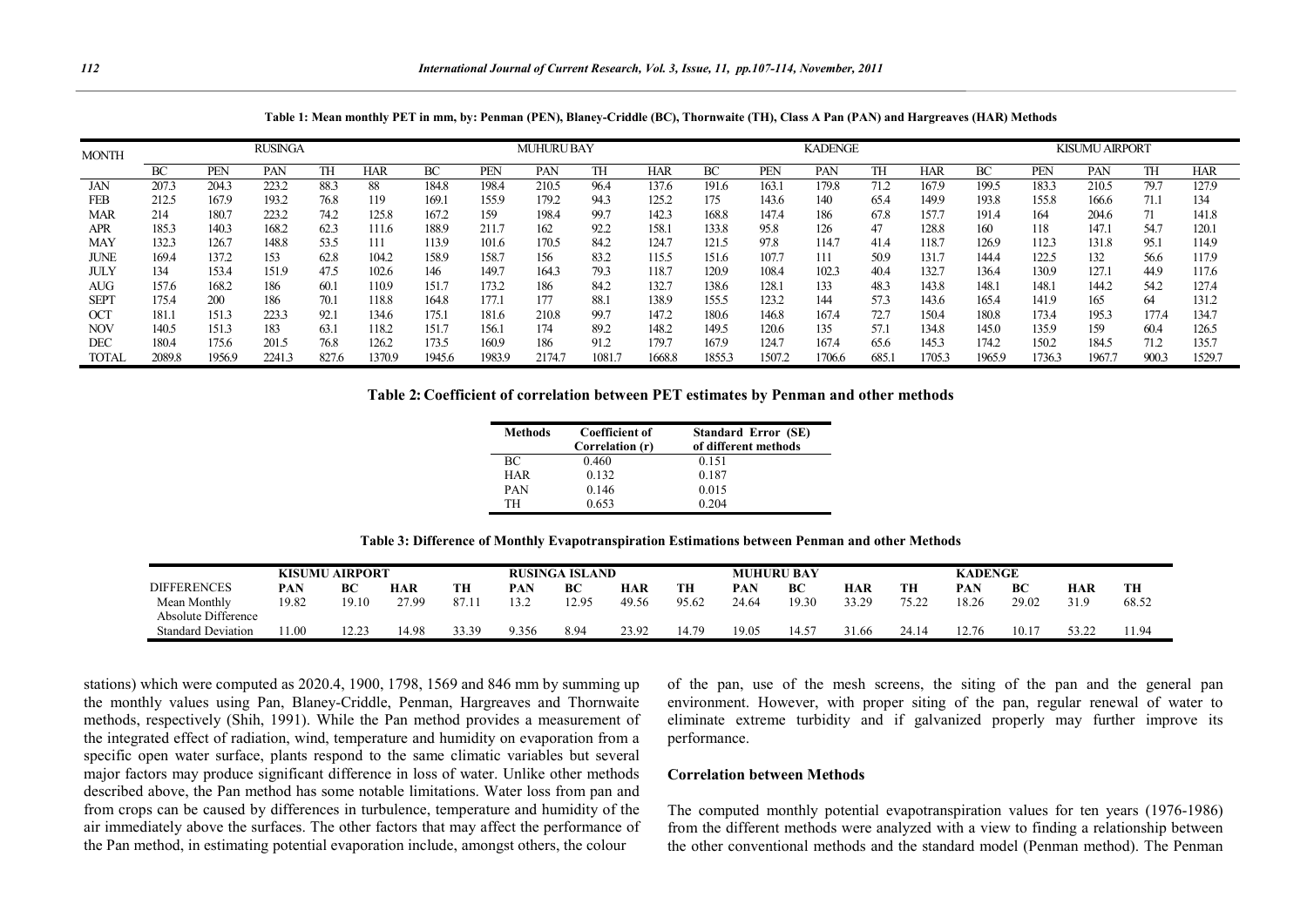was chosen as a standard model because, despite using several meteorological parameters, Woodhead (l968) reports that the method performs better in the East African region. The correlation results between the standard Penman method and the other methods are summarized in Table 2. The correlation is significant at the 0.010 level. From Table 2, it can be observed that the Thornwaite (TH) estimates result in the highest correlation with that of Penman while Hargreaves method estimates have the lowest correlation. The standard error values with the Thornwaite (TH) methods are the highest among all the other methods and lowest with the Pan method. It can be observed that the Thornwaite method estimates are, in general, fairly well correlated with the Penman estimates. However, the Hargreaves method was observed to have the poorest correlation with the Penman's estimate. The analysis demonstrated poor degree of correlation between values estimated by the Penman and all other methods being tested here, apart from the Thornwaite (TH) which was relatively fair. The Penman method was taken as a standard because of its general application. The difference between the Penman method estimates and those by the other methods were calculated for the areas where data was available (between 1976 and 1986). To compare the performance of the methods being calibrated, the standard deviation was also computed for each station. Table 3 below shows the correlation results for the four stations from which data was obtained.

The above table also depicts the totals of the absolute values of the differences from the Penman method for each conventional method being tested. In making the judgment over the performance of each method against Penman, both the standard deviation and the absolute difference were used as the indicators. Therefore, if an estimation method is as good as the Penman method, both the standard deviation and the total absolute difference should be equal to zero. However, smaller differences are assumed to mean better prediction (Shih, 1991). Based on the above range of differences and the average values of both the total absolute differences and the standard deviation (Table 3), and using the Penman method as the basis for comparison, the Blaney-Criddle (BC) best predicted the monthly PET and Thornwaite was rated the poorest predictor. This is in agreement with other predictions which have shown the BC method as being superior, and the Thornwaite method consistently underestimating PET (Papadopoulou *et al*., 2003). The second and third best predictions were obtained from the evaporation Pan and the Hargreaves methods, respectively. This procedure shows that if the climatic data are not sufficient to use with the Penman method in the shores of the Lake Victoria region of Kenya, then the best method to be chosen, among the four discussed herein, is the Blaney-Criddle method, because it predicts closer to Penman's.

# **Conclusions and recommendations**

Evapotranspiration aspects of the area of study were dealt with, with some models used to estimate the PET being tested. The methods that were tested included Thornwaite, Penman, Hargreaveas and Blaney-Criddle methods. The study found that PET is difficult to estimate accurately and therefore caution should be taken in determining the actual water loss from a natural system (Jianbiao *et al.*, 2005). The several PET models tested gave different values, showing differences in

PET values across the Lake Victoria region. However, Blaney-Criddle was chosen because it gave the results at least as good as, or slightly better than, those obtained by other methods tested compared to Penman method. Because Blaney-Criddle method require less data and closely correlates with Penman method, the study concluded it was a better method compared to the others with respect to the current area of study. It was also clear that Penman method required more input data and had more involved calculations, factors which lead to uncertainties and errors in applying the equations, and geographical limitations due to scarcity of operational meteorological stations in the Lake Victoria basin of Kenya. The study has shown that in areas like the Lake Victoria basin of Kenya, where the meteorological data is scarce and hence insufficient to apply the Penman method in estimating potential evaporation, the Blaney and Criddle method may be used. With the evaporation estimates, it is possible to carry out water balance analysis to obtain quantitative estimates of the water in storage.

## **REFERENCES**

- Agwata, J. F. M. (1992). *The response to L. Victoria Levels To regional and global Climate changes*. Unpublished M.Phil Thesis, Moi University, Kenya.
- Blaney, H. F. and Criddle, W. D. (1950). *Determining water requirements in Irrigated areas from climatological and irrigation data*. U.S. DEPT. AGRI.
- Chumo, J. K. (2011). *Spatial variability of droughts in the lake Victoria Basin of Kenya.* VDM Verlag Dr.muller GmbH.
- Cocheme, J, & Brown, L. H. (l969). *A study of the Agroclimatology of the highland of Eastern Africa*. Rome FAO/UNESCO/WHO.
- Hargreaves, G. H., & Samani, Z. A. (1985). Reference crop Evapotranspiration From temperatures. App. Engrg. In *Agri*. 1920, 96-99.
- Jianbiao, L., Sun, G., McNulty, S., & Amatya, D. (2005). A comparison of Six potential Evapotranspiration Methods For regional use in the Southeastern United States. *Journal of the American Water Resources Association.*
- Ministry of Agriculture, (1982). *Agriculture Handbook. Western Kenya*.
- Nyenze, M. (1980). *The distribution of Actual Evaporation - Evapotranspiration over East Africa.* Kenya Meteorological Department Research Report No. 7. Nairobi, Kenya.
- Okeyo, A. K. (1986). *The influence of Lake Victoria on convective systems over the Kenya Highlands*. The International conference on short medium range forecasting, August 1986, Tokyo, Japan.
- Olwero, J. G. N. (1998). *Some Aspects of Drought in the Lake Victoria Basin Kenya.* Unpublished M.Phil Thesis, Moi University, Kenya.
- Pant. P. S. and Rwandusaya, E. M. (1971). Climates of East Africa E.A.M.D*. Technical memo,* (18).
- Papadopoulou, E., Varanou, E., Baltas, E. Dassakklis, A., & Mimikou, M. (2003). *Estimating Potential Evapotranspiration and its spatial distribution in Greece using empirical methods*. In the proceedings of the 8<sup>th</sup> international conference on Environmental science and technology, Lemnos Island.